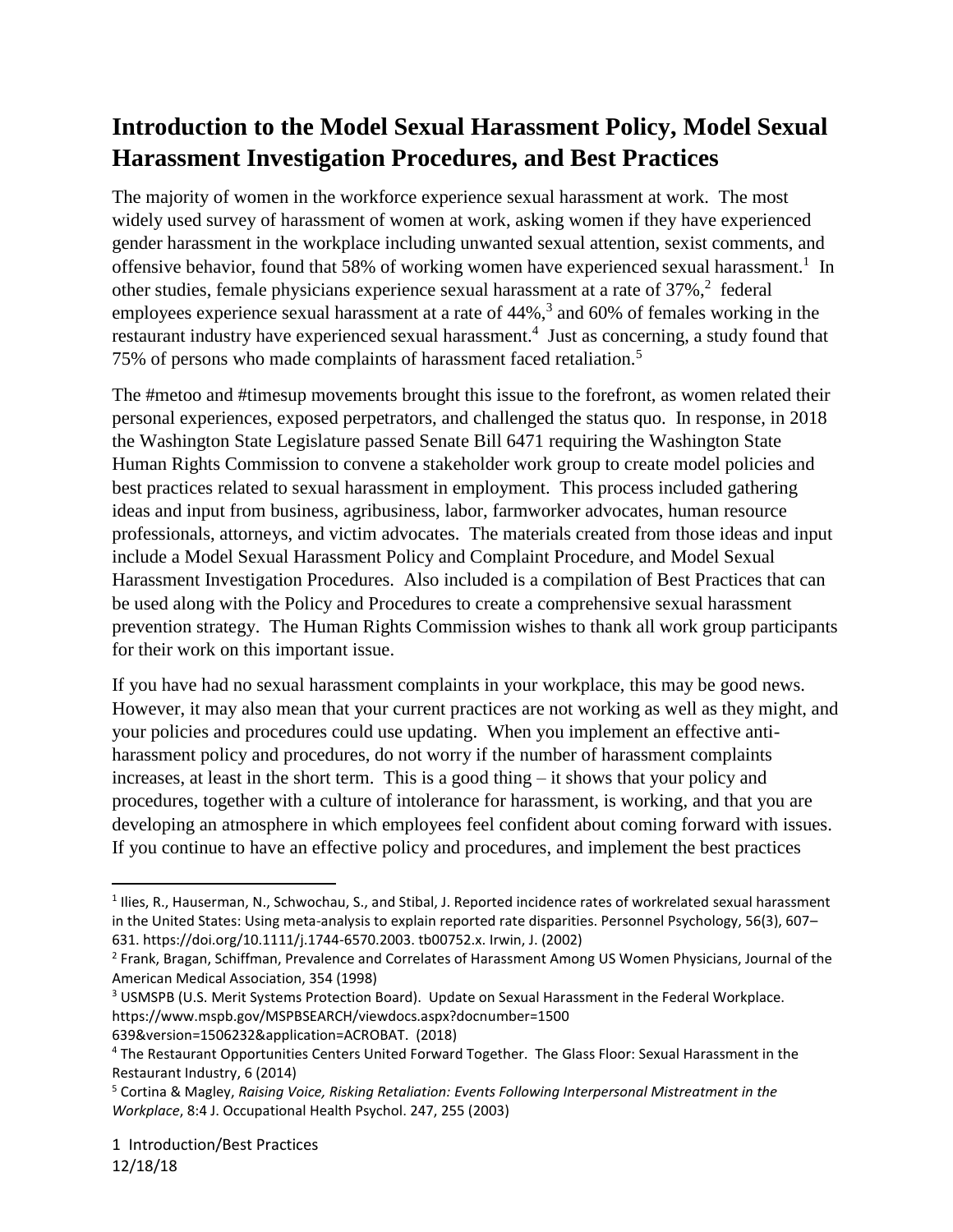outlined below, your complaint numbers should drop in time, your workplace will be safer, and you will have a happier and more productive workforce.

The best reason for utilizing the Model Sexual Harassment Policy and Complaint Procedure and Model Sexual Harassment Investigation Procedures, and implementing the Best Practices? It is the right thing to do. Beyond that, the financial reasons against allowing a workplace to tolerate harassment are abundant. Employers spend a great deal of money answering administrative complaints, hiring attorneys, defending lawsuits, and settling cases. For example, between 2010 and 2015, employers paid \$698.7 million dollars in the Equal Employment Opportunity Commission's (EEOC) pre-litigation enforcement processes. 6 This does not include payouts from private settlements; one insurance study estimated that of the 19% of claims filed against small and mid-sized companies that resulted in a payout, defense and settlement costs average \$125,000 per claim.<sup>7</sup> Litigation is even more costly. Examples include: a jury award for \$168 million against a hospital for sexual harassment and retaliation;<sup>8</sup> a settlement of \$800,000 against the state of Washington for sexual harassment;<sup>9</sup> an \$11.6 million jury verdict for verbal harassment and retaliation;<sup>10</sup> a \$30 million jury verdict for sexual and physical assault for grocery store employees;<sup>11</sup> a settlement against a Washington city for sexual harassment for  $$580,000;^{12}$  a jury verdict of \$41.3 million for sexual assault;<sup>13</sup> a \$610,000 jury verdict against a bank for quid pro quo harassment;<sup>14</sup> a \$10.6 million jury verdict for verbal harassment and retaliation. 15 And, at the time of this writing, *The New York Times* just posted a story of a \$9.5 million dollar settlement against CBS for sexual comments and retaliation toward a television actress.<sup>16</sup>

There are additional costs when employees are subjected to harassment. A study involving just costs to federal employers showed significant financial impacts in two years on individual productivity (\$93.7 million); lost days in the form of sick time (\$14.9 million); resignations and the subsequent costs of recruiting, hiring and training a replacement (\$24.7 million); and loss of group productivity  $(\$193.8 \text{ million})$ .<sup>17</sup> And when harassment claims are made public, an

<sup>7</sup> Hiscox, The 2015 Hiscox Guide to Employee Lawsuits: Employee Charge Trends across the United States, 6 (2015)

<sup>6</sup> EEOC Select Task Force on the Study of Harassment in the Workplace, 18 (2016)

<sup>8</sup> Chopourian v. Catholic Healthcare West, California (2012)

<sup>&</sup>lt;sup>9</sup> Lizee v. State of Washingington/DSHS (2003)

<sup>&</sup>lt;sup>10</sup> Sanders v. Madison Square Garden (2007)

<sup>11</sup> Gobar v. Ralphs Grocery Company (2002)

<sup>&</sup>lt;sup>12</sup> Hill v. City of Aberdeen (2013)

<sup>13</sup> Alford v. Aaron's Rents (2011)

<sup>14</sup> Paty v. Puget Sound National Bank (Key Bank)

<sup>&</sup>lt;sup>15</sup> Ingraham v. UBS Financial Services (2011)

<sup>16</sup> *The New York Times*, More sexual harassment trouble at CBS (Dec. 13, 2018)

<sup>17</sup> US Merit System Protection Board, *Sexual Harassment in the Federal Workplace: Trends, Progress, Continuing Challenges*, n. 16, at 26. (1994)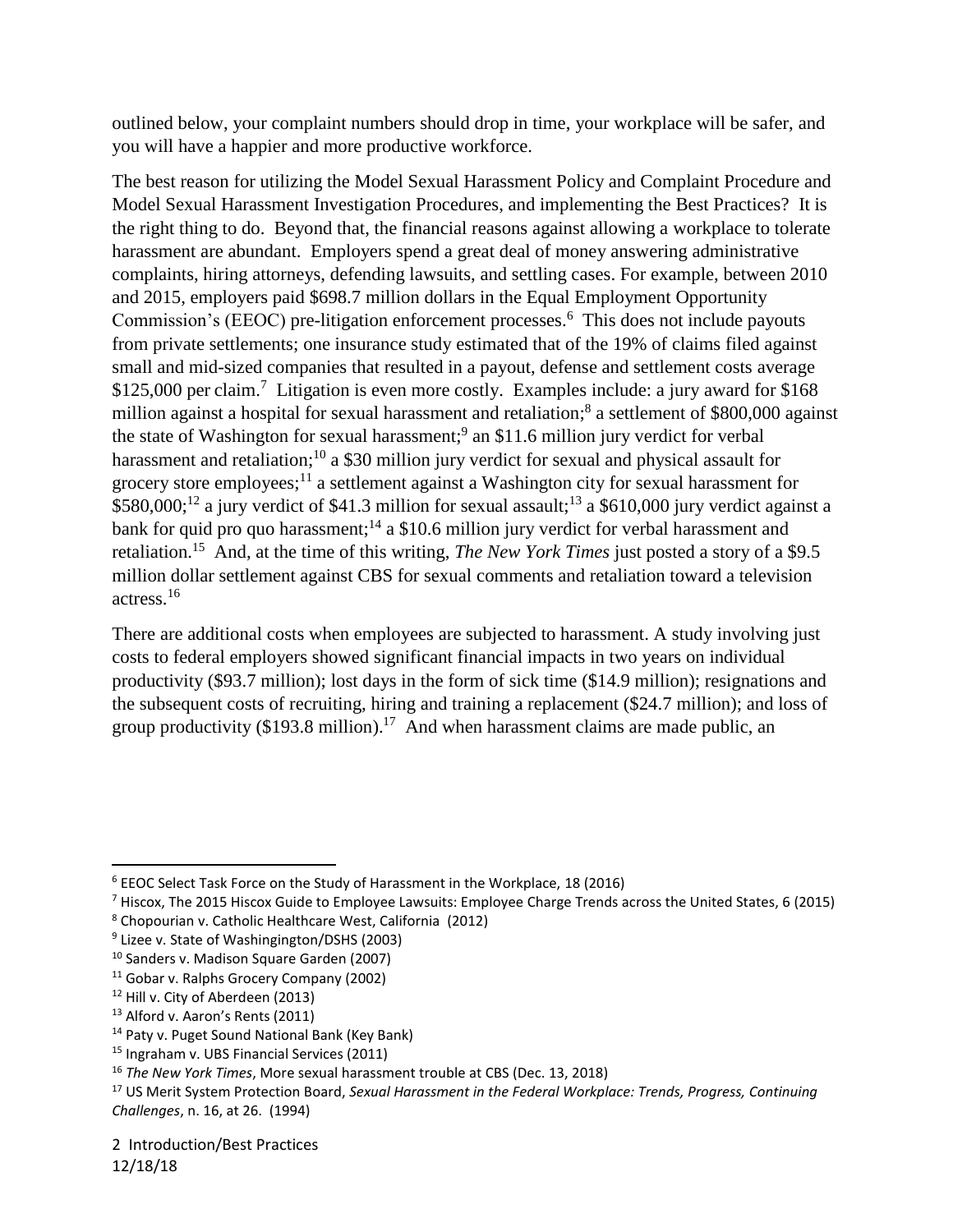organization suffers reputational harm, which could lead to reduced recruitment and retention<sup>18</sup> and lower sales. 19

There is also significant cost to the victim: depression, stress, anxiety, and PTSD, as well as eating disorders, reduced self-esteem, anger, fear, and drug or alcohol abuse.<sup>20</sup> In addition, physical problems such as headaches, sleep issues, gastric issues, nausea, weight issues, and cardiovascular issues can occur.<sup>21</sup> Sexual harassment victims might also face job loss, family issues, job dissatisfaction, absenteeism, and having to seek mental health counseling or legal advice.

Because of the importance of this issue, we hope to make this process easy for employers. Remember that these are *model* documents and *best* practices. They are not mandatory, but are available for your use. You may adopt the entire Model Policy and Investigation Procedures if you wish, and just fill in the blanks. Or you can take parts of the Policy and Procedures, and use those parts to implement your own policy or revise your current policy. You can also take the Policy and Procedures and then revise them to fit your business needs. Read through the Best Practices. Check off the ones you already implement, choose practices that make sense for your business that you can put into place soon, and plan to adopt more of them in the future.

The Best Practices, Model Sexual Harassment Policy and Complaint Procedure, and Model Investigation Procedures are intended to help an employer make it clear that sexual harassment will not be tolerated, that reporting sexual harassment is encouraged, that there will be a prompt and fair investigation of sexual harassment allegations, and that retaliation will not be tolerated against anyone participating in the process.

Remember however, that the Best Practices, Model Sexual Harassment Policy and Complaint Procedure and Model Investigation Procedures do not constitute legal advice, and employers are encouraged to consult with an attorney for legal advice. The adoption of these Practices, Policy, and Procedures does not create an affirmative defense or safe harbor to a complaint of sexual harassment.

Thank you for your interest in the Model Sexual Harassment Policy and Complaint Procedure, Model Investigation Procedure, and Best Practices. Implementing them will not only improve your business practices, but will undoubtedly improve the life of someone who works for you.

 $\overline{a}$ <sup>18</sup> Jeremy Sierra *et al. ,* Brand Response-Effects of Perceived Sexual Harassment in the Workplace, 14 J. Of Bus. & Mgmt. 157 (2008)

<sup>19</sup> Porath, MacInnis & Folkies, *Witnessing Incivility Among Employees: Effects on Consumer Anger and Negative Inferences about Companies*, Journal of Consumer Research (Vol. 37) 292-303 (Aug. 2010)

<sup>&</sup>lt;sup>20</sup> Cortina & Leskinen, Workplace Harassment Based on Sex: A Risk Factor for Women's Mental Health Problems, Violence Against Women and Mental Health, 81 (2013)

<sup>&</sup>lt;sup>21</sup> Cortina & Berdahl, Sexual Harassment in Organizations: A Decade of Research in Review, 1 The Sage Handbook of Organizational Behavior, 469, 481 (2008)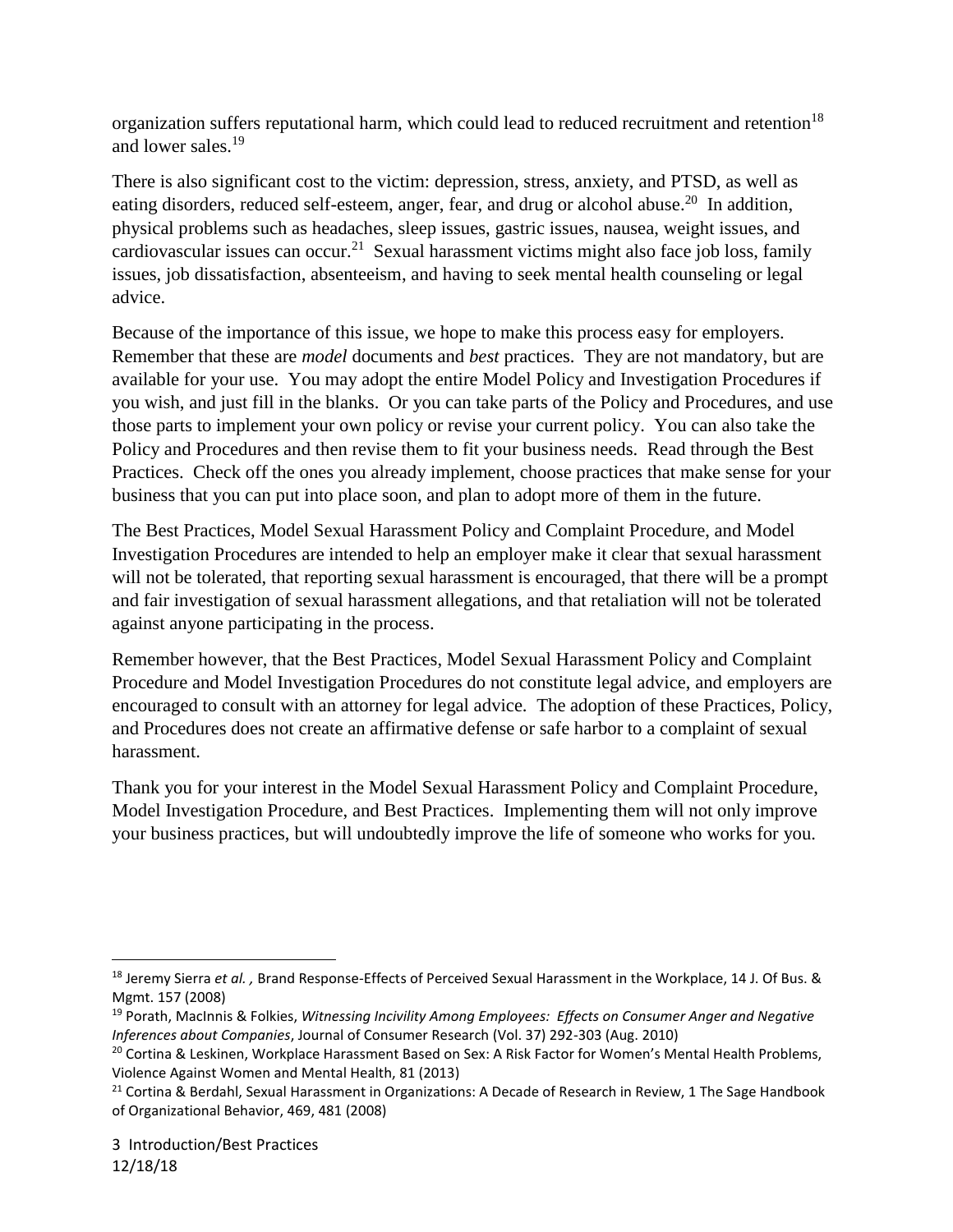# **Best Practices**

A clear, accessible, well-written sexual harassment policy, a simple complaint process, and effective investigation procedures are critical in every workplace. These policies should be utilized along with a comprehensive policy against discrimination and harassment based on all classes protected under the law and a workplace culture that discourages harassment, incivility, and unprofessional behavior.

In addition, there are numerous best practices that we encourage employers to consider, and to implement when possible. These best practices have been implemented by various employers, and by other entities seeking to curb the impact of sexual harassment and sexual violence. Below, you will see many of the same themes repeated throughout the sections: accountability, allocating resources, good communication, having a culture that values people and does not tolerate harassment, and collective responsibility.

# **Understanding Sexual Harassment**

#### Power Dynamics and the Two Types of Sexual Harassment

Sexual harassment is about power. The motivation for the harasser is the need for dominance and control over the victim, and these motivations are at work with the two types of sexual harassment, quid pro quo and hostile work environment.

When there is quid pro quo sexual harassment, the person who has power can grant what the victim needs (a job, a promotion, money, and other benefits) and exchanges these for a sexual acts. If the victim acquiesces to the sexual demands, the perpetrator will bestow the workplace benefit. If the victim refuses, the perpetrator will punish the victim with termination, a demotion, or poor working conditions.

With a hostile work environment, the perpetrator is deliberately making the workplace a hostile, frightening, or uncomfortable environment for a coworker. The perpetrator is letting the victim know that they can engage in this type of behavior because they control the environment and working conditions.

When there are power disparities in the workplace, sexual harassment increases. Power tends to make people feel uninhibited, and also affects a person's ability to empathize with another. Having power can be a trigger for someone who already has a tendency for sexually harassing behavior.

#### Know Your Risk Factors

The risk factors that may make your workplace more susceptible to workplace harassment should be identified and evaluated. The risk factors do not mean that harassment will occur, but they do increase the likelihood. Some risk factors and possible responses include:

- Workplaces with significant power disparities  $\rightarrow$  apply workplace rules consistently, empowering all employees will reduce harassment incidents.
- A homogeneous workforce  $\rightarrow$  increase diversity, stay attuned to relationships.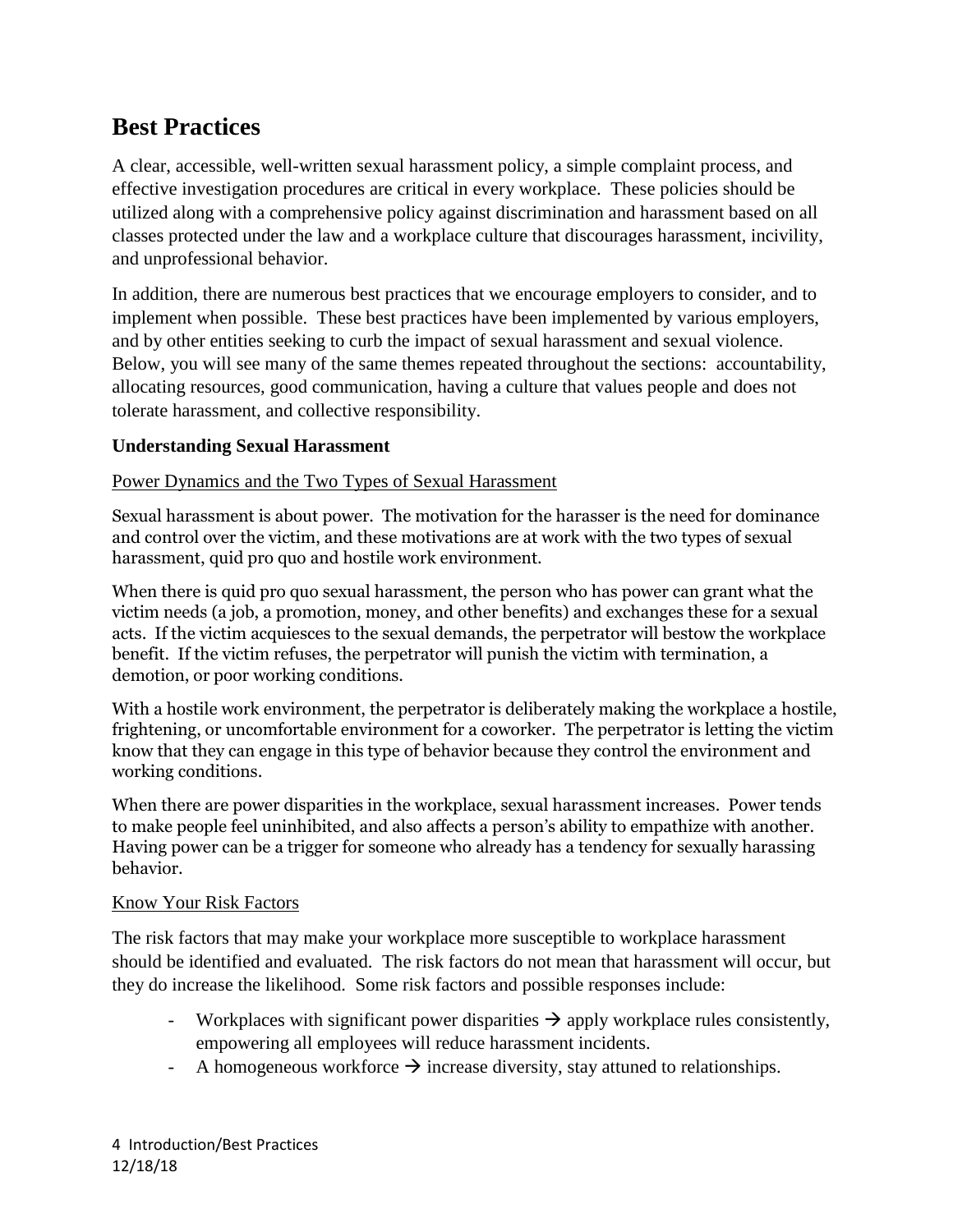- A workplace with many young workers  $\rightarrow$  Conduct anti-harassment training soon after hiring, pay attention to behavior.
- Isolated or decentralized workplaces  $\rightarrow$  Have a presence at the worksites, have a clear complaint procedure with multiple contacts, have the means for communication, have ways for employees in different areas to connect.
- Workplaces that rely on customer service  $\rightarrow$  have a policy that includes employee protections from customer behavior, listen and react to employee concerns about customer behavior, have clear guidelines to remove employees from situations that expose them to harassing customers.
- Social strife or coarsened social discourse outside the workplace  $\rightarrow$  Identify outside factors that could impact the workplace, pay attention to conduct and relationships.

For more information and a complete list of risk factors, see EEOC's Chart of Risk Factors and Responsive Strategies at [https://www.eeoc.gov/eeoc/task\\_force/harassment/risk-factors.cfm.](https://www.eeoc.gov/eeoc/task_force/harassment/risk-factors.cfm)

## Implicit Bias and Its Impact on the Workplace Culture

Implicit bias refers to the attitudes and stereotypes that affect our understanding, actions and decisions in an unconscious manner. These biases, which can be favorable or unfavorable, are involuntary and unintentional. However, theses biases cause people to have feelings and attitudes about other people based on characteristics, such as gender.

Implicit bias can cause problematic issues at work. For example, men and women prefer men in business roles and women in stay-at-home roles, and feel more comfortable with male authority figures.

Such bias, when expressed and unchecked, can cause sexual harassment, or behaviors that can lead to sexual harassment: language that objectifies women; attitudes that permit men to evaluate and express opinions about how women look; blaming the victims of harassment and assault; calling assertive women shrill, pushy or worse; gender stereotyping and joking and expecting women to go along with the jokes; when someone objects to the behaviors, they are called "snowflakes" or ridiculed as too politically correct.

#### Understanding Why People Choose Not to Report

There are several factors that prevent people from reporting sexual harassment: A belief that they will not be believed; an employer's inaction on previous complaints; a fear that they will be blamed for causing or encouraging the harassment (victim blaming/victim shaming); an assumption that the complaint will be trivialized; fear of social retaliation, such as being humiliated or ostracized; fear of retaliation by the employer for reporting and subsequent job loss or harm to their career; a feeling of shame at having been the victim of harassment.<sup>22</sup> Indeed, as stated previously, 75% of employees who complain of discrimination face some type of retaliation.

<sup>22</sup> *Written Testimony of Lilia Cortina*, Workplace Harassment: Examining the Scope of the Problem and Potential Solutions, Meeting of the EEOC Select Task Force on the Study of Harassment in the Workplace (2015)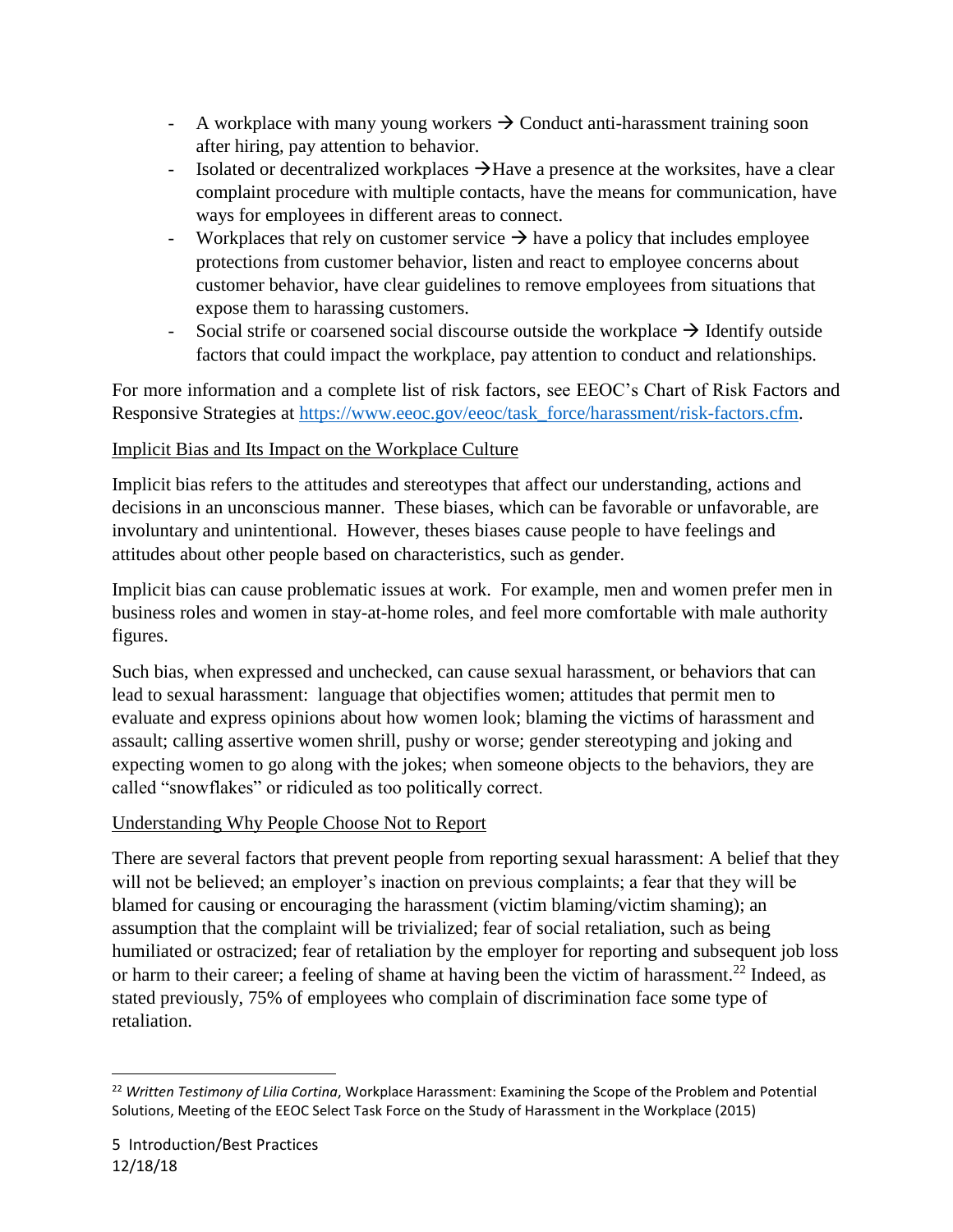Organizational leaders need to be aware of these barriers to reporting, and implement change to the culture that creates these barriers. Take complaints of harassment seriously and never blame the victim, clearly communicate an anti-harassment attitude, take prompt and effective action when you receive a complaint, and prohibit retaliation of any kind. Support, believe, and thank victims when they come forward. Reward managers and supervisors who follow through on their duties to report complaints, and take corrective action against those who do not. These types of actions from the top down will begin to permeate the culture of the workplace.

## Social Media

Harassment through social media and texting is becoming more prevalent, as an easy way to offend somebody, make sexual suggestions or requests, or to convey threats. Perpetrators feel secure doing this because they can do it in private, while away from work and supervision, and not even have to face the victim. The positive side is that much of the harassment on social media or texts can be captured as evidence as long as it has been preserved. In most situations, employers should treat harassment via texting and social media in the same manner as more conventional forms of harassment.

However, there could be limits on the steps taken by employers against social media communication if the action could be considered concerted action by employees, particularly if multiple employees are communicating about a supervisor or manager. Understand the rules instituted by the National Labor Relations Board and consult your attorney about this issue.

## **Leadership**

Harassment is pervasive, and despite laws that forbid it, it has permeated our workplaces since women began entering the workforce in large numbers.

Studies have shown that the organizational climate is the greatest predictor of the occurrence of sexual harassment <sup>23</sup> and that if a workplace environment is perceived to be more tolerant or permissive of sexual harassment, women are more likely to be victims of harassment.<sup>24</sup> A conscious shift in the workplace environment is needed to change this; research shows that if the work environment does not support harassing behaviors and has strong, clear consequences for those behaviors, then the likelihood that sexual harassment will occur is greatly reduced.<sup>25</sup> Cultural change begins with the leadership of an organization. The behavior and norms of the organization begin at the top; what is said, what actions are carried out, and what behavior is modeled. Leaders need to believe that harassment is wrong, say that it is wrong, address and halt harassment swiftly and effectively, and act appropriately themselves. If authority figures do not

 $\overline{\phantom{a}}$ <sup>23</sup> National Academies of Sciences Engineering, and Medicine, Sexual Harassment of Women: Climate, culture, and consequences in academic sciences, engineering, and medicine, 15 (2018)

<sup>&</sup>lt;sup>24</sup> Fitzgerald, L. F., Drasgow, F., Hulin, C. L., Gelfand, M. J., and Magley, V. J. Antecedents and consequences of sexual harassment in organizations: A test of an integrated model. Journal of Applied Psychology, 82(4), 578–589 (1997)

<sup>&</sup>lt;sup>25</sup> National Academies of Sciences Engineering, and Medicine, Sexual Harassment of Women: Climate, culture, and consequences in academic sciences, engineering, and medicine, 15 (2018)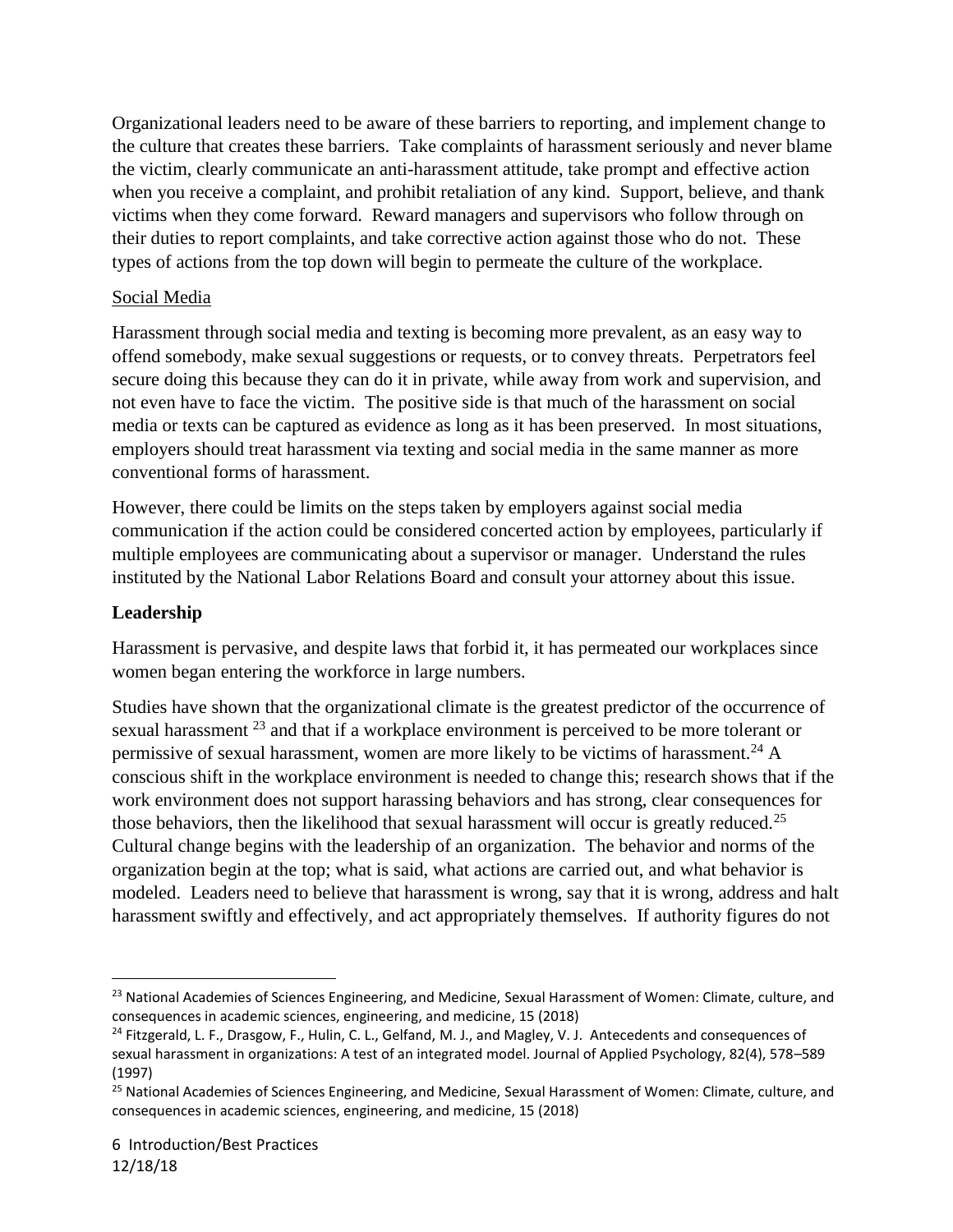accept sexual harassment, then sexual harassment is less likely to occur.<sup>26</sup> Simple compliance with the law is not enough - the organization must value diversity and inclusion, and commit to a workplace that is free from harassment, disrespect, incivility, and divisiveness.

If someone has personal beliefs or biases that conflict with these principles, organizational leaders should make it clear that these beliefs are not to be exhibited in the workplace. Even individual factors, such as sexist attitudes or beliefs that justify harassing behavior, that might compel someone to engage in harassing behavior, can be inhibited when employees are exposed to role models who behave in a professional way.<sup>27</sup>

# Clear Statement

Leadership should state, often and forcefully, that harassment will not be tolerated in the workplace. Follow up your words with actions. For example, a clear signal is given when organizational leadership attends the harassment training, and provides an introduction to the speaker. The harassment policy and procedure could have an introductory statement written and signed by the organizational leader. Retreats and staff meetings can include a short, simple statement by an organizational leader that reminds people that harassment is not tolerated.

## Allocate Resources

An organization's leadership must show that harassment prevention is important by allocating sufficient monetary resources, staff, and time to prevention. This includes giving appropriate authority to those people responsible for creating, implementing and following through on the prevention policies and procedures.

# Collective Responsibility

Empower your employees to take action when they experience, see or hear something that violates the workplace anti-harassment policy. Encourage them to "say something when they see something" and support them when they do. This provides employees and employers with a sense of collective responsibility for preventing harassing behavior in the workplace.

# Visibility

l

If an employer has multiple and/or remote worksites, the company leaders (CEO, President, Director, and other upper management) should regularly visit the worksites in order to promote accessibility and to demonstrate to the employees that company leadership cares about all employees. If persons work from home full-time, company leaders should make it a point to check in with them regularly via phone and email, and people who work from home should be encouraged to attend at least some staff meetings in person. Company leaders should set aside time for meeting with employees in order to learn of issues in the workplace. As stated above, leadership should attend anti-harassment training to show support of the training (although they

 $26$  Pryor, J. B., LaVite, C. M., and Stoller, L. M. A social psychological analysis of sexual harassment: The person/situation interaction. Journal of Vocational Behavior, 42, 68–83 (1993)

<sup>&</sup>lt;sup>27</sup> National Academies of Sciences Engineering, and Medicine, Sexual Harassment of Women: Climate, culture, and consequences in academic sciences, engineering, and medicine, 46 (2018)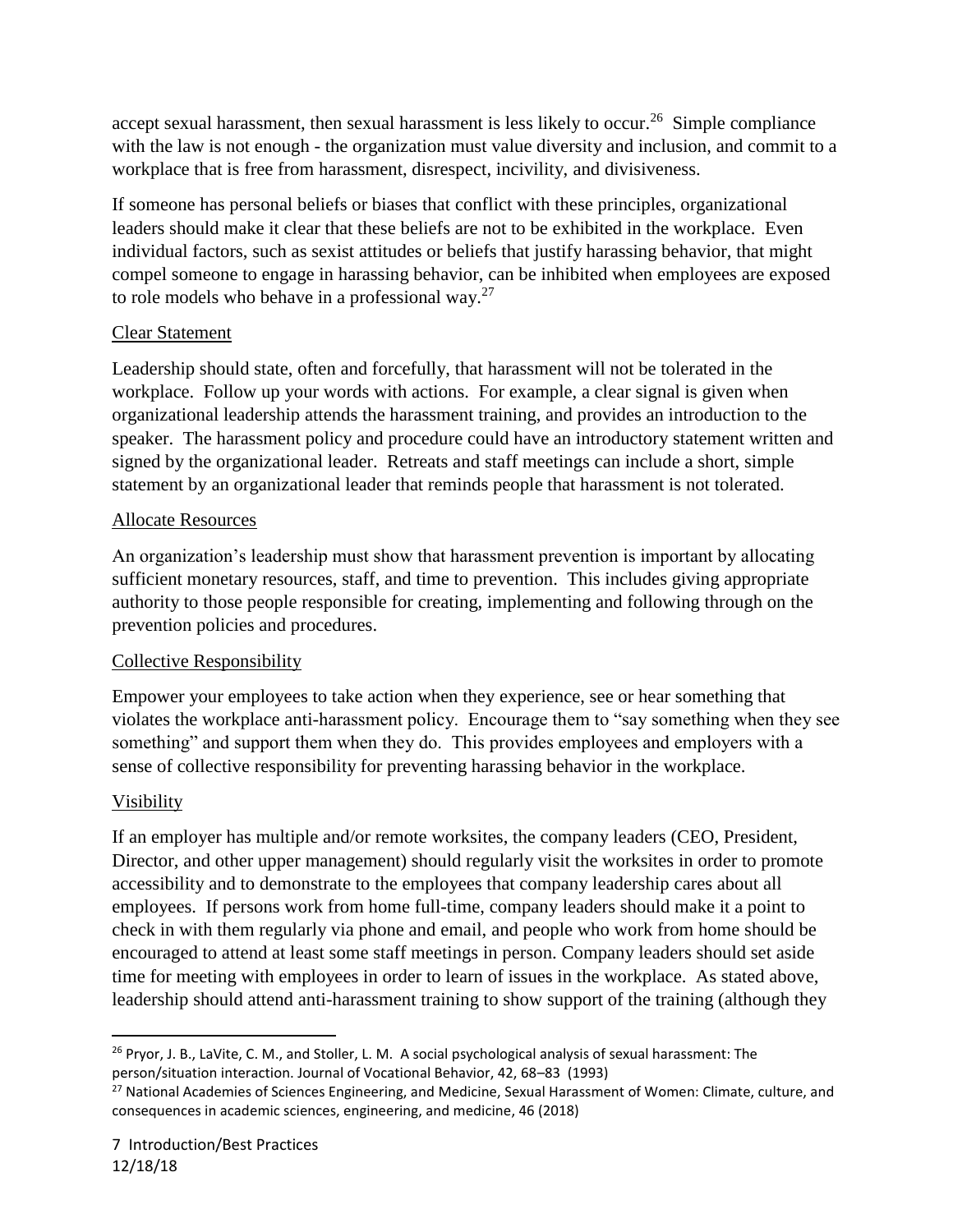should leave toward the end of the program to give employees the opportunity to ask questions openly).

## Climate Surveys

If an employer wants to know how its leadership is doing in conveying its stance on sexual harassment, include questions that evaluate the performance of senior leadership, managers, and supervisors in a climate survey, and questions about what messages employees are receiving from leaders.

## Managers Who Fail in Their Duty to Report

Managers and supervisors who witness harassment, receive a harassment complaint, or otherwise learn of language or conduct that may constitute harassment, and who fail to take appropriate action to report that complaint to the correct personnel should be disciplined for their failure. This failure should also be addressed in the supervisor's or manager's personnel evaluation. These consequences of failing to report should be communicated to all managers and supervisors.

A manager's or supervisor's performance should never be rated highly nor should they be promoted simply based on the fact that no or few harassment complaints are coming from that division. This fact could mean that employees do not feel comfortable coming forward to that person or that complaints are being suppressed. Use tools such as climate surveys and exit interviews to find out more.

# **Policy**

# Anti-harassment Policy and Reporting Procedure

The anti-harassment policy and reporting procedure should be clear and simple. It should be distributed widely, at every work location, and posted in places where employees gather, such as break areas or locker rooms. It should be available on-line, and accessible by mobile devices. It needs to be written in all languages spoken by your employees, and, in a training, explained orally so that employees who may not read in any language understand the policy. Employers must make the policy available in a format that is accessible to employees with disabilities.

#### Consistency and Accountability

Of course, the anti-harassment policy should be applied consistently and fairly to everyone. Employers should avoid the belief that keeping a harasser who happens to be a highly valued employee or who brings in a lot of money for the organization is a better financial decision than disciplining or terminating that employee. In reality, the cost of failing to take prompt action against the harasser will be higher than the cost of losing that employee (see the section above on the costs of harassment). Likewise, employers should not tolerate harassment from clients, customers, or vendors who they perceive as valuable.

Harassment claims made by a person who is an undocumented worker should be received and investigated just like a complaint from any other employee. A harassment claim against an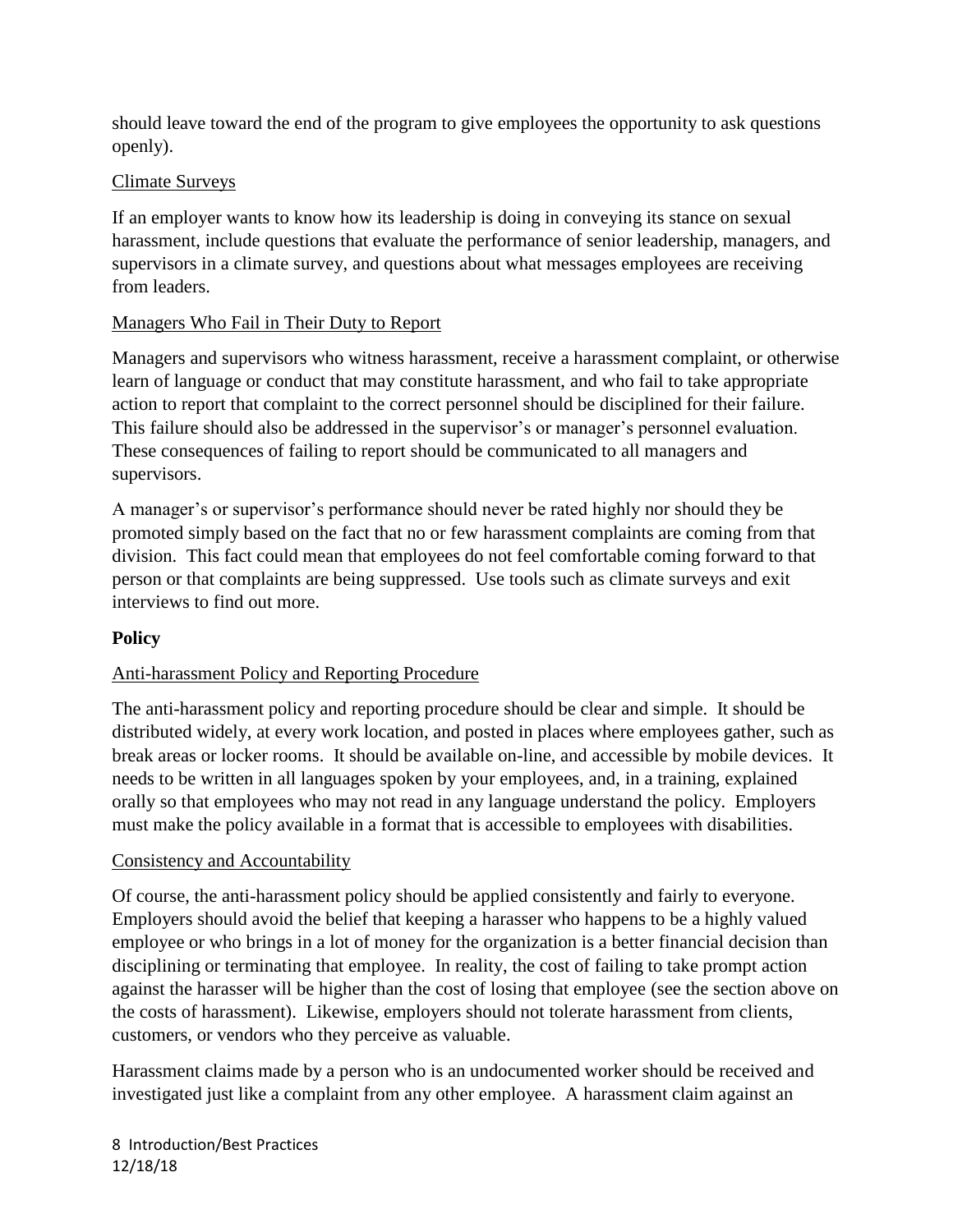undocumented worker should be handled like a claim against any other person covered by the policy, and that person should be subject to discipline that is proportionate to the office, consistent with discipline given to others in similar situations.

All complaints should be investigated, no matter who the complaining party is. If they are known as a trouble maker, someone who likes drama, or a person who has brought tenuous claims before, the complaint should be taken seriously and the claim investigated thoroughly. Studies have consistently found that less than 8% of sexual harassment and assault complaints are false.<sup>28</sup>

# Fraternization Policies

Employers should consider no-dating policies with respect to relationships between supervisors/managers and subordinates. In such situations, the employer should consider moving the subordinate out of the supervisory chain. The employer's response in such situations needs to be consistent. An employer must not take the gender of the person into consideration when moving that person.

## Anti-discrimination Policies

Sexual harassment policies should be used in conjunction with anti-discrimination policies that protect all persons from discrimination and harassment based on race, creed, color, national origin, sex, pregnancy, sexual orientation, gender identity, disability, use of a trained dog guide or service animal, military or honorably discharged veteran status, age, and any other category protected by federal, state, or local laws.

#### **Procedure and Investigations**

#### Independence

When possible, employers should utilize an independent, outside investigator to investigate claims of sexual harassment. This is more likely to result in a fair and impartial investigation. This approach is particularly important when there is a conflict of interest, when the accused perpetrator is in a high level management position or brings in a lot of money for the employer, or when the situation is complex or involves multiple complainants; having an outside investigator will help ensure that those factors will not impede a fair investigation.

If a third party investigator is not an option, and a human resources department will conduct the investigation, make sure that human resources is as independent as possible from the rest of the organization, and that the human resources department has its own chain of command, separate from the rest of the organization's leadership structure. Human resources must maintain impartiality during the investigation and corrective action.

If an organization is too small to have a human resources department, then it becomes even more important for the organization to consider spending some resources up front to hire an independent investigator. In a small organization, it might be even more difficult to avoid a

<sup>28</sup> *False Allegations of Sexual Assault: An Analysis of Ten Years of Reported Cases*, 2010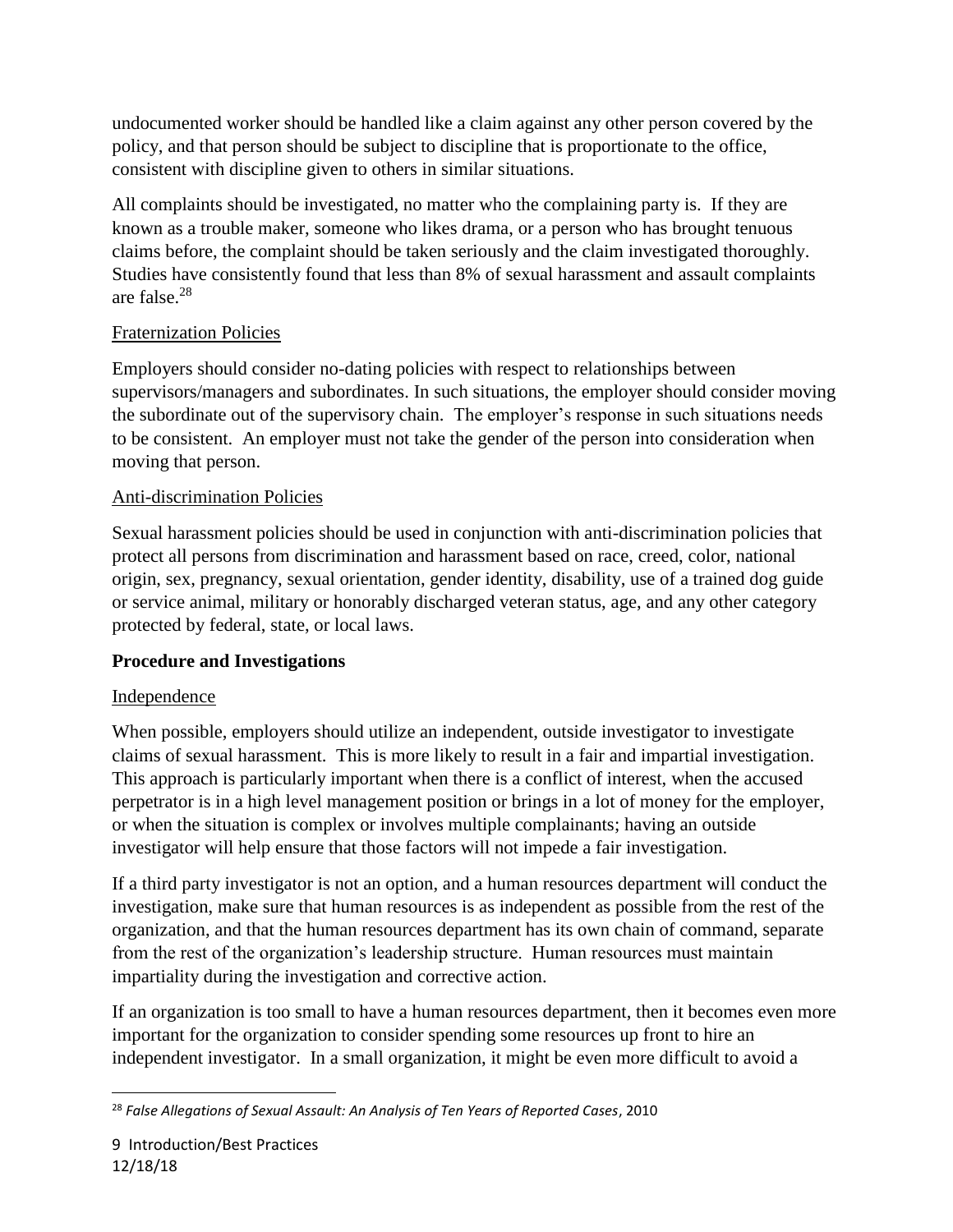conflict of interest between the investigator, alleged victim, and accused. A third party investigation is important to avoid bias and the appearance of bias. One solution may be for small employers in the same locality or the same industry to have an agreement to trade investigative services with each other when there is a complaint.

#### Investigators

Investigators should be professional, well-trained in investigative techniques, and have knowledge of the law and the employer's anti-harassment policy. It goes without saying that investigators should be as independent and neutral as possible and be without any bias. They should be provided with the resources that they need to fully investigate and resolve harassment complaints in a timely manner.

## Timing

Employers should strive to begin the investigation into the complaint, ideally within a few days of receipt. The employer should conduct a thorough investigation as promptly as possible, but should not sacrifice fairness and thoroughness for the sake of speed. Each investigation will be different, and there may be delays with witness interviews, so avoid promising a completion date that may not be met. The complaining party should be kept updated as to the progress of the investigation. The investigation should conclude as quickly as reasonable for a fair and thorough investigation, preferably within a few weeks of the complaint.

#### Separating the Parties

A no time after a complaint is received or during an investigation, should the parties ever be placed together, to either be interviewed together, or to "work it out". Sexual harassment is about power; it is not a personality conflict.

When a complaint is made or when the employer becomes aware of potential harassment, the situation should be evaluated to make sure the victim is safe. If the alleged harassment was a physical or sexual assault, the complaining party and the alleged harasser should be separated, and the employer should consider putting the alleged harasser on administrative leave. In other circumstances, the employer should discuss the situation with the victim; if the victim feels unsafe or that they are unable to do their work with the harasser present, the complaining party and the alleged harasser should be separated. They should be put on different shifts, in different locations, or on a paid administrative leave for the duration of the investigation. However, the complaining party should never been the one moved or put on leave, to avoid any appearance of retaliation (unless the complaining party specifically asks to be the one removed from the situation.)

#### When a Non-Employee is the Harasser

When the harasser is a customer, client, vendor, delivery person or other non-employee, the employer still has an obligation to protect an employee from harassment. This can be achieved in a number of ways.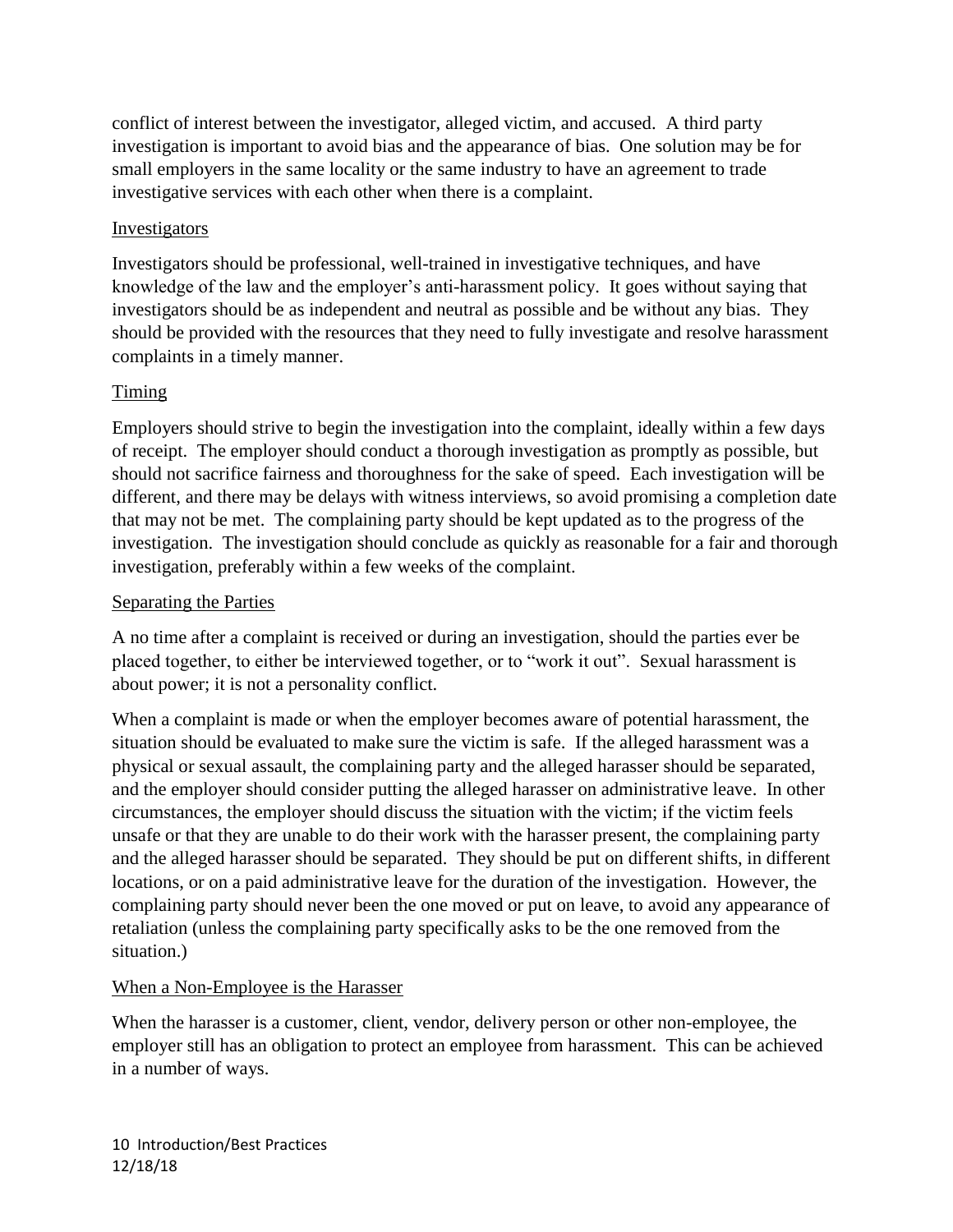If the harasser is a customer or client, for a minor offense, the service of that customer can be taken over by another person, after consultation with the harassed party and if the harassed party agrees that is the best course of action. It is optimal when a supervisor or manager (someone in a different power dynamic) can take over the customer or client. If it is a situation in which the original employee would have received a tip or commission, they should still receive that tip or commission; it was not their fault that they had to be removed from that situation, and they should not be punished for it by a loss of income.

If the harassment by the client or customer was a physical or sexual assault, if they continue the harassment after the original employee is removed from the situation, or if they are a repeat offender, they should be required to leave and should be denied further service. If the client or customer is legally entitled to the services (such as public benefits from a government entity) then a manager should take over handling that particular client or customer.

If the harasser is a vendor, delivery person, or someone else who works for another entity, then the employer should contact the harasser's employer to make a complaint, and request that the harasser not return. If the harasser's employer refuses to take any action, then an employer must consider cutting ties with that employer's business. Your employees are your greatest resource and to take such an action will not only send a clear message to your employees about how you support them, but will also send a message that a business will lose customers if it refuses to take action against harassment.

If you are unable to facilitate a situation in which the harasser is no longer a threat, but cannot ban them from your property (such as a delivery driver) you should allow the harassed employee to leave the situation when the harasser is present. Make sure someone else is available to conduct business with the harasser and, when necessary, a supervisor or manager should take over the transaction. This is appropriate even when it is a normal part of the harassed employee's job to deal with such transactions.

If there is a situation in which there is a physical or sexual assault, or when there is stalking or repeated harassing offenses, the employee should be informed of their right to report the incident to law enforcement, or to obtain a protection order. If there is a court ordered protection order in place, then all involved employers would have to abide by it.

The person who was harassed should be given honest information about the limitations of the employer's ability to take direct action against the perpetrator, and if there is no way to prohibit the harasser from coming to the workplace. The employee should be assured, however, that they will not be expected to interact with the harasser or be present when the harasser is there.

#### Interpreters

If the complaining party, the accused or a witness does not speak English or is more comfortable speaking in a different language, the investigator should be fluent in that language, or should use an interpreter who is fluent in the language. The interpreter should be neutral, and have no connection to either party or be in the chain of command of either the alleged victim or the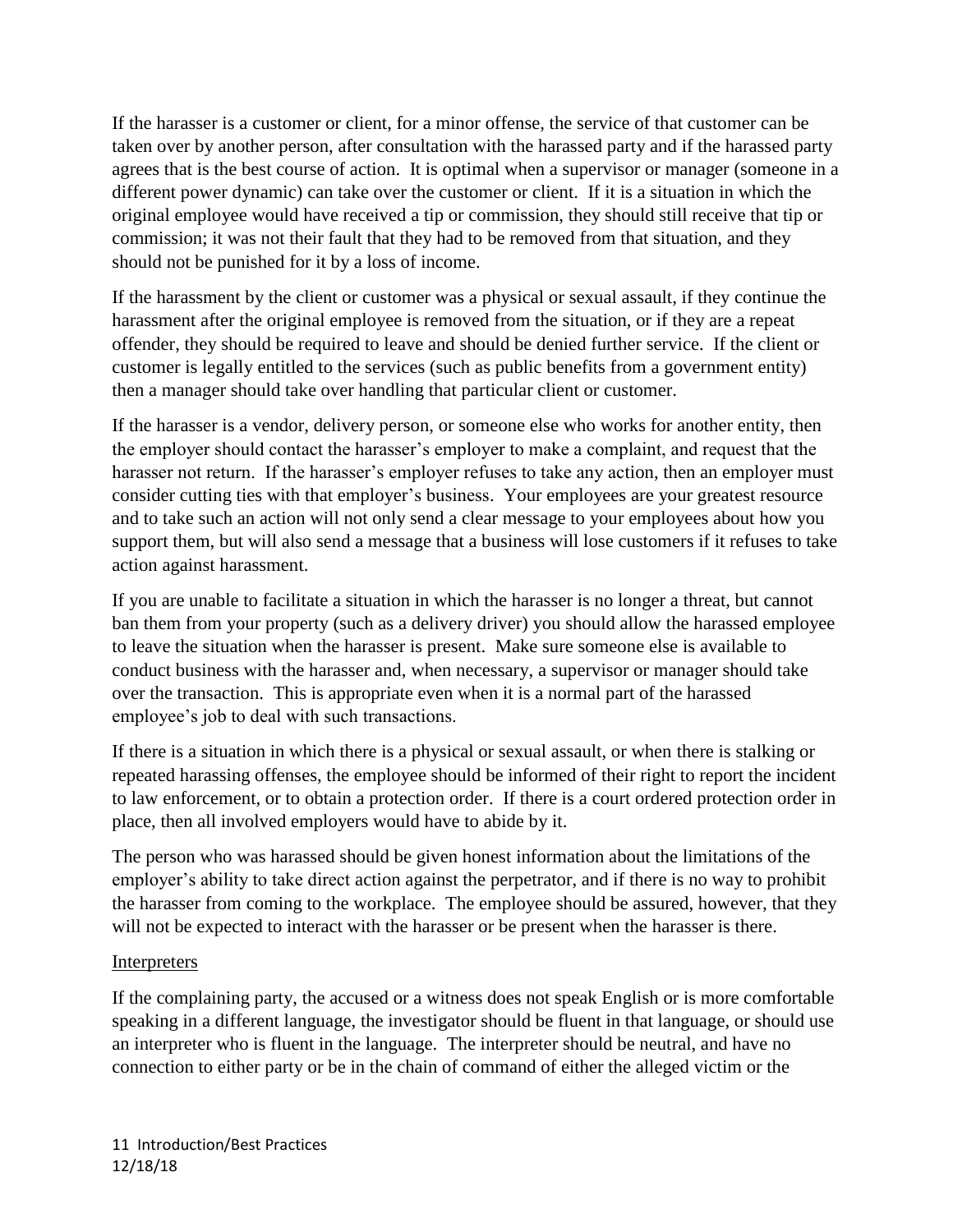alleged harasser. Preferably, the interpreter should be a professional interpreter and come from outside of the organization.

#### First Interview

The complaining party should be able to have support when they are interviewed about their complaint; union representative, friend, attorney, or family member. The investigator should be willing to listen, ask open ended questions, and be empathetic, and should create an atmosphere in which employees feel comfortable reporting complaints. The investigator should never automatically doubt the alleged victim, and must take all complaints seriously. The alleged victim should be provided with additional resources, such as counseling services, workplace affinity/identity groups, victim advocacy services, or the employee assistance program. If the complaint involves criminal behavior, the employer should offer to contact the police for the alleged victim (but unless a crime has occurred against the employer itself, the employer should not make the decision to report to the police without the alleged victim's participation and consent). The complaining party should be assured during that first interview that retaliation will not be tolerated. The complaining party should always be thanked for coming forward with the information, and provided with a general timeline for next steps.

## Documentation

All steps of the investigative process should be documented in writing. This should include the initial complaint, all interviews, credibility assessments made of those involved, summaries of any documentation gathered, and conclusions. A written report including the above information as well as the resolution of the complaint should be a product of the investigation.

# **Privacy**

To the extent possible, the employer and investigator should protect the privacy of those who file the complaint, who are interviewed as witnesses, and who are accused of harassment. However, participants in the process should be informed that, depending on the nature and severity of the issue, the outcome, or if any outside entities become involved, maintaining confidentiality may not always be possible.

#### Effectiveness

Policies and procedures are useless if they do not work. Therefore, it is a good idea to assess the effectiveness of the policies and procedures. The best way to create an effective process is to utilize prompt corrective action when the policy is violated. If the same person continues to violate the policy, then the employer knows that the process has not been effective, at least with that particular individual, and should consider alternative corrective action.

When possible, an employer should conduct an exit interview with departing employees. This may be an opportunity for an employer to find out if there are any issues or problems in the workplace that the employee was reluctant to bring up while still employed. The employer can also determine the reasons for the employee's departure to find out if there is anything in the workplace climate that should be improved.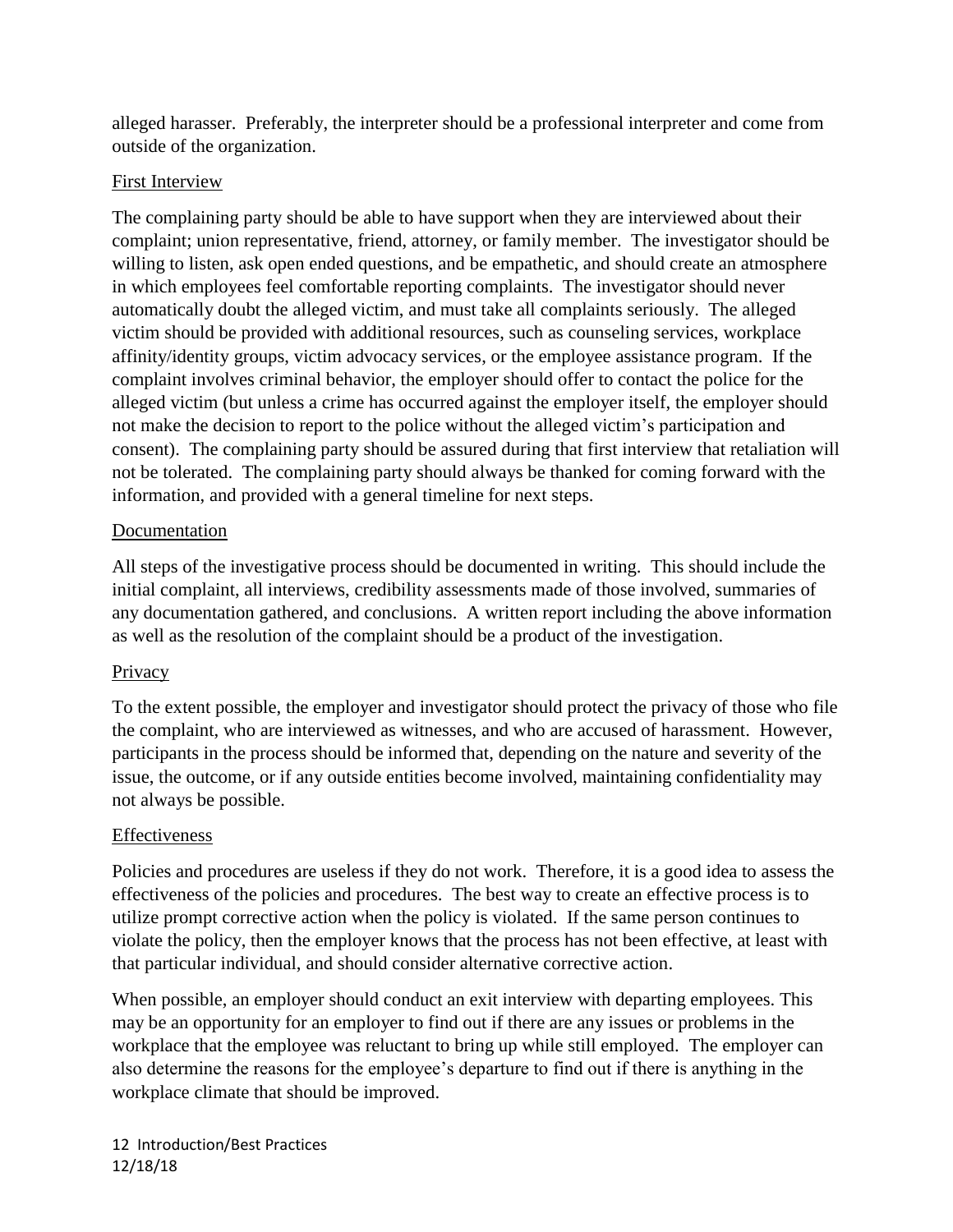Climate surveys or employee engagement surveys can also provide information on the workplace. These anonymous surveys should be done periodically and can assess if employees believe that harassment is tolerated in the workplace or not, and if there are incidents of harassment. Be sure to include specific questions on incidents of sexual harassment, whether the employee feels that harassment is clearly prohibited or tolerated, and if the employee is aware of and understands the policy and procedure. If no harassment issues are disclosed from the survey, employers should not immediately conclude that there are no problems; employees may be reluctant to report harassment, even in an anonymous survey. The climate survey should be utilized with other methods of preventing harassment and of assessing the effectiveness of the prevention methods.

You should also test the effectiveness of any anonymous complaint system by periodically making a complaint through the system. Make sure the phone number or email address actually works, that there is appropriate follow-through, and that the right person receives the information.

Document the number of complaints your organization receives, who and in what department was the alleged perpetrator, and the resolution of the complaint. When you implement an effective anti-harassment policy and procedure, do not be surprised if the number of complaints increases during the short term. This means that employees feel supported, and empowered to make reports. Continue what you are doing; if you have an effective policy and procedures, and implement them consistently, fairly, and with appropriate consequences, you should eventually see a decrease in the number of complaints.

#### **Communication**

Frequent, strongly worded statements that sexual harassment will not be tolerated, and that perpetrators will be subject to corrective action are important. The statement should be followed up by utilizing the practices that follow.

# Accountability

Empower your employees to take an active role in creating a harassment free workplace by encouraging them that when they see something, they should say something. And then follow up your words with actions, by quick investigation and corrective action, and praise for those who come forward. This provides employees and employers with a sense of collective responsibility for preventing harassing behavior in the workplace. Having collective responsibility for an issue has been shown to change the culture around the issue, grow engagement, increase support for the victim, and decrease tolerance of the harasser.

#### When Someone Comes Forward

If possible, there should be a person at each worksite location who is responsible for receiving complaints. If multiple languages are spoken in the workplace, someone who speaks that language should receive the complaint. If no one is available, the person receiving the complaint should have access to a neutral interpreter or contact an interpretation service.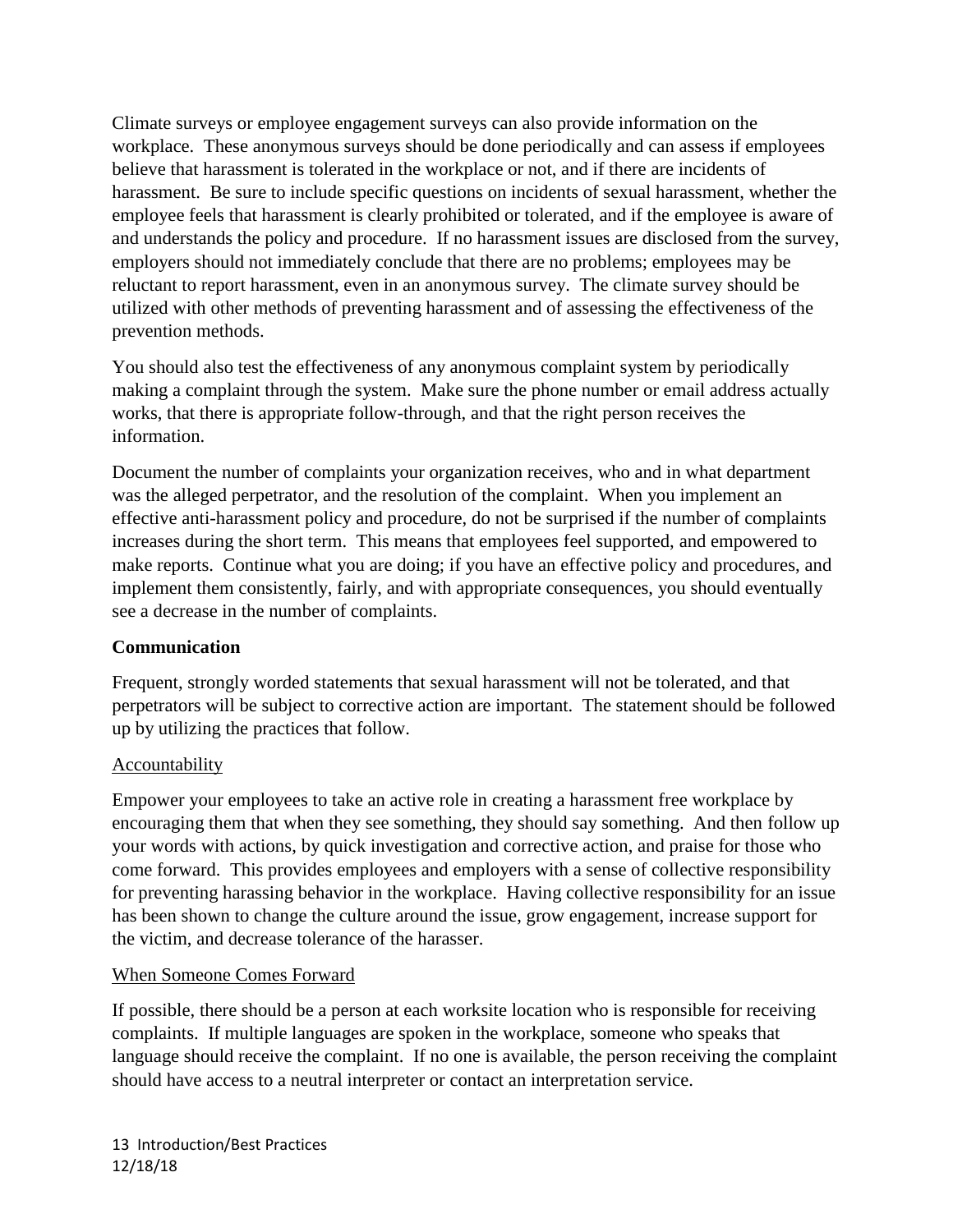Always thank the alleged victim or witnesses for coming forward with their situation. Ask the alleged victim what can be done right away in the workplace to make them feel safe, and then let them know which of those things can be done. In situations in which the victim alleges sexual or physical assault, the victim and alleged harasser should be separated, and the employer should consider putting the alleged harasser on administrative leave. If the victim indicates that they feel unsafe or that they are unable to do their work with the harasser present, the complaining party and the alleged harasser should be separated, and the employer should consider issuing a workplace no-contact order. They should be put on different shifts, in different locations, or on a paid administrative leave for the duration of the investigation. However, the complaining party should never been the one moved or put on leave, to avoid any appearance of retaliation (unless the complaining party specifically asks to be the one removed from the situation).

Assure the complaining party that retaliation will not be tolerated and encourage them to return if there are further problems or incidents. Inform the complainant of expected timelines, the process, and what to expect.

Let the person know that you take their complaint seriously, and that if harassing behavior is occurring, it should not be. Never ask the person why they waited to report, what their part in the incident was, what they were wearing at the time, or if they did anything to encourage the behavior. Never indicate that you do not believe them.

Inform the complainant of outside resources, such as counseling, employee assistance programs, and victim advocacy organizations. Tell them about administrative options such as the Equal Employment Opportunity Commission and Washington State Human Rights Commission.

Thank and support those individuals who do report, and reward those managers (with positive evaluations) who properly follow through on their responsibilities to receive complaints and report them.

Remember that if a sexual harassment victim is also having performance or attendance problems, those issues could be the result of having to endure the harassment. The employee may not be able to concentrate on work, may be emotionally unable to face the harasser at work, or be so physically affected by the harassment that they are sick. Consider speaking to the victim about these issues, and finding out what can be done to help the employee, instead of simply imposing discipline.

#### After the Investigation is Complete

When the investigation is finished and any appropriate action has been taken, the complaining party should be updated with the following information: that the investigation is complete, what findings were made and why, and that corrective action was taken (if it was). The complaining party should again be thanked for coming forward, should be encouraged to report any retaliation or future problems, and should be assured that retaliation will not be tolerated. Periodic checkins with the complaining party should be done at future intervals to make sure there is no retaliation or continued harassment.

#### Communication Devices

14 Introduction/Best Practices 12/18/18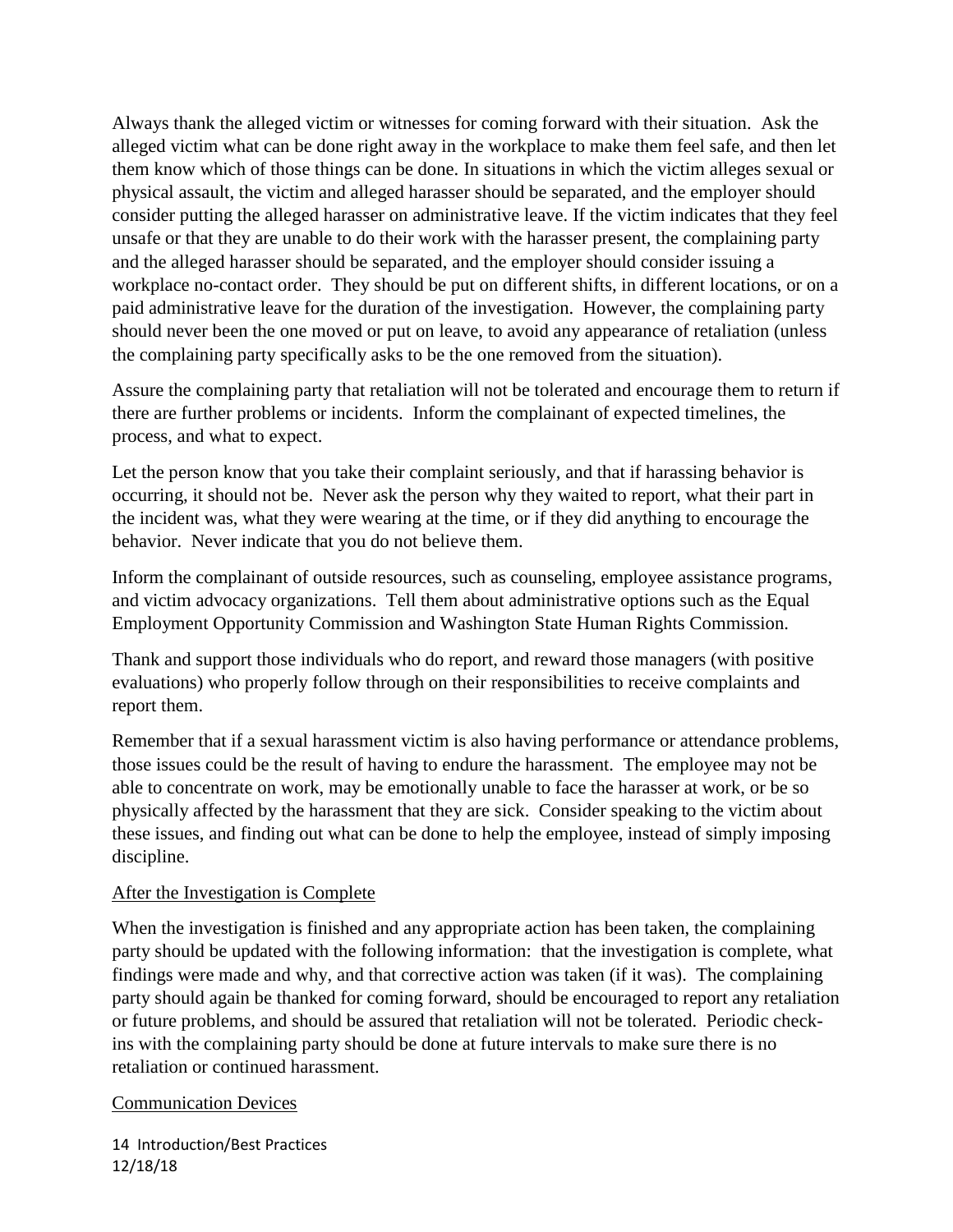Consider allowing employees to carry their personal cell phones with them. While you can restrict the use of the phones, and prohibit personal use during work hours, having a phone will allow the employee to use the phone in case of an emergency, such as an assault. The phone will also provide a means for the employee to call headquarters or human resources to make a harassment complaint. Consider providing phones, two way communication devices, or personal safety alarms to employees for use in emergencies or to make complaints. This is particularly important for employees who work in remote locations, who work nights, or who work by themselves, such as employees in hotel, security, transportation, or agricultural industries.

#### Distribution of Policy and Procedures

The harassment policy and complaint procedure should be distributed as widely as possible, including in writing to all employees, as a poster in a location used by employees (such as a lunchroom, locker room, or breakroom), and on the organizations website or internet. On line, the format should be compatible with mobile devices. The policy/procedure should be provided to all employees, at all levels, and at all locations. All formats should include the names and contact information of those to whom a complaint can be made.

The policy and complaint procedure should be translated by a competent translator into all languages spoken at the workplace, and distributed in those languages. In addition, the policy and complaint rocedure should be provided orally to persons who do not read.

#### Anonymous Reporting Lines and 800 numbers

Many employers have implemented anonymous complaint phone lines, drop boxes, or email addresses. Employees who believe that they are victims of harassment or have witnessed harassment can utilize these methods to make a complaint without fear of retaliation. Anonymous complaints should be allowed and investigated (to the extent possible given the likely lack of concrete information), but employees should be made aware that any investigations of anonymous complaints will be very limited because there is no way to interview the complaining party and gather important information. A way to let employees know of the limits to anonymous complaints is to have a prominent statement displayed on any on-line reporting system, stating that the organization will evaluate all complaints, but the organization's ability to investigate and respond to allegations and to provide feedback may be limited depending on the information provided in the complaint. Despite this limitation, having a method of anonymous reporting provides employers with additional opportunities to gather information about potential problems in the workplace, to investigate or address these issues before they become a larger problem, or can alert employers to a problem when someone is too frightened to come forward. When an anonymous complaint is received, an employer should do any investigation that they can; for example, if an alleged perpetrator is named, that person's manager and co-workers should be interviewed. If a particular department is pointed out as a problem area, then the people working in the department should be questioned generally to find out if there is an issue.

#### Open Door Policy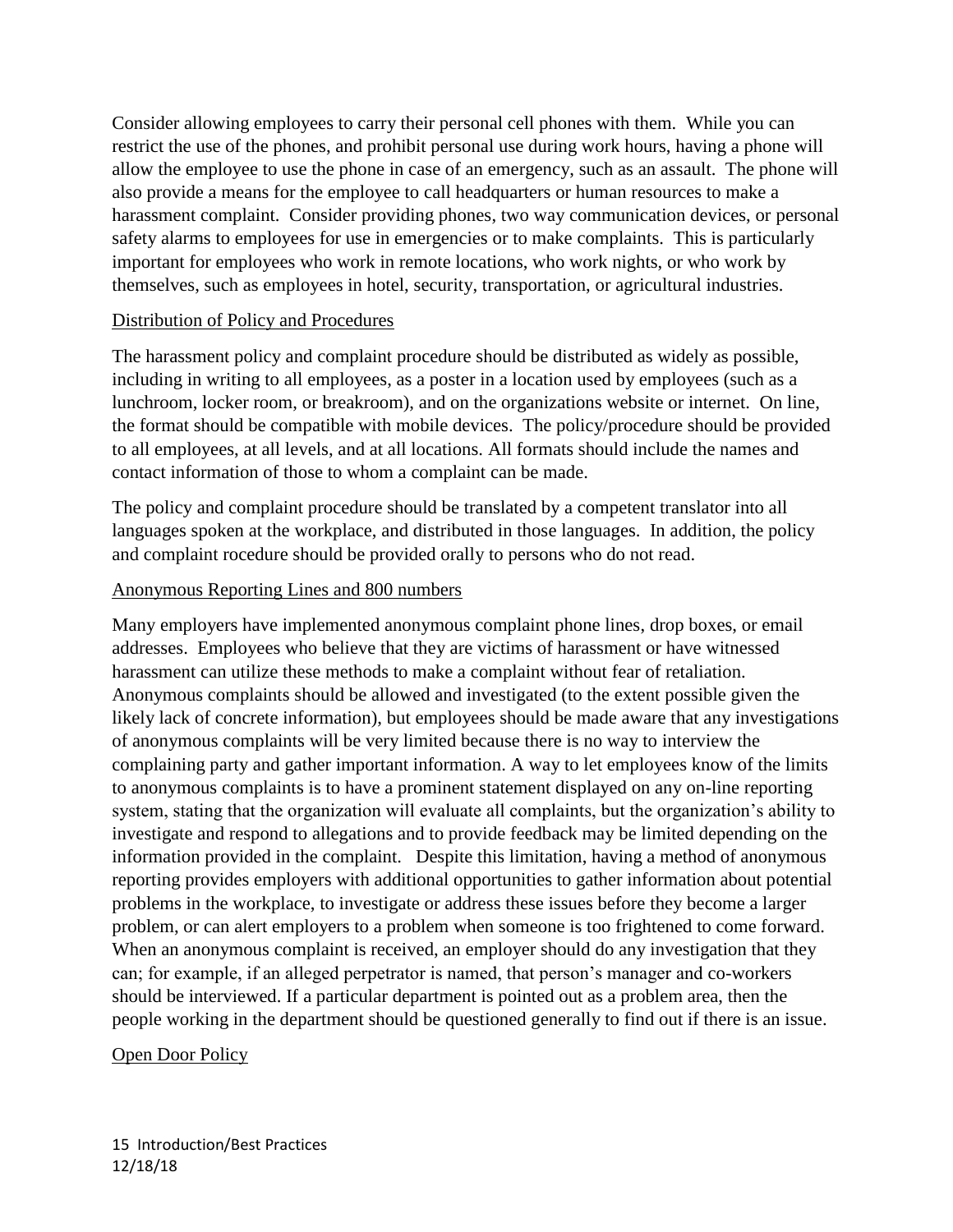Organizational leaders should ensure staff that they are willing to hear about harassment complaints and working conditions. Leaders should consider setting aside certain hours for communication directly with employees.

#### Praise Employees Who Create a Culture Against Harassment

Publicly acknowledge and show gratitude to supervisors and managers who do a good job in reporting complaints and preventing harassment. Reflect this information positively on the employee's evaluation. Likewise (while respecting privacy if privacy is desired by the complainant or compelled in a collective bargaining agreement) those who come forward or become engaged in creating a harassment free workplace should be held up as positive examples in the workforce.

## Accountability of Perpetrators and Managers

The goal of the employer should be to stop harassing behavior, and keep any future harassment from occurring. Corrective action against perpetrators should be timely and proportionate to the behavior and should be consistent with previous actions against other perpetrators who engaged in similar behavior. The type of corrective action taken depends upon the severity of the harassment, the length of time the harassing behavior has been going on, the number of victims involved, and the harasser's history of past similar behavior. The corrective action can range from a verbal coaching and retraining for a first-time use of offensive sexual language, to a written warning for multiple derogatory comments, to termination for a physical assault.

Supervisors and managers who fail to properly or timely report harassment that they see or otherwise become aware of, or fail to act upon harassment complaints, should also be subject to corrective action, including coaching and retraining to demotion or termination, depending on the severity of the failure to act.

#### Business Resource Groups/Affinity Groups

Employees in many companies and public agencies form Business Resource Groups, also called Affinity Groups or Diversity Advisory Groups. These groups bring together groups of employees and their supporters who have a common interest or characteristic. While these groups do not normally act as a forum to resolve individual complaints, these groups can provide a system of support for persons in the workplace. The standard practice is for the groups to meet on work time, during work hours.

Common affinity groups include groups for veterans, members of the LGBTQ community, Latino employees, persons with disabilities, women, and parents. Employee volunteers will work in leadership roles, advise the group, and facilitate meetings. Often the group will have a charter and outline goals, and have regular meetings. The meetings can be for networking, making connections with other employees, hosting events and having outside speakers on relevant topics. More generally, the purpose of the groups is to promote inclusion, equity, and respect by bringing forth ideas to increase diversity, to mentor new employees, to model the values of inclusion and diversity, to help ensure workplaces are safe, to provide resources to members, and to promote recruitment and retention of a diverse workforce.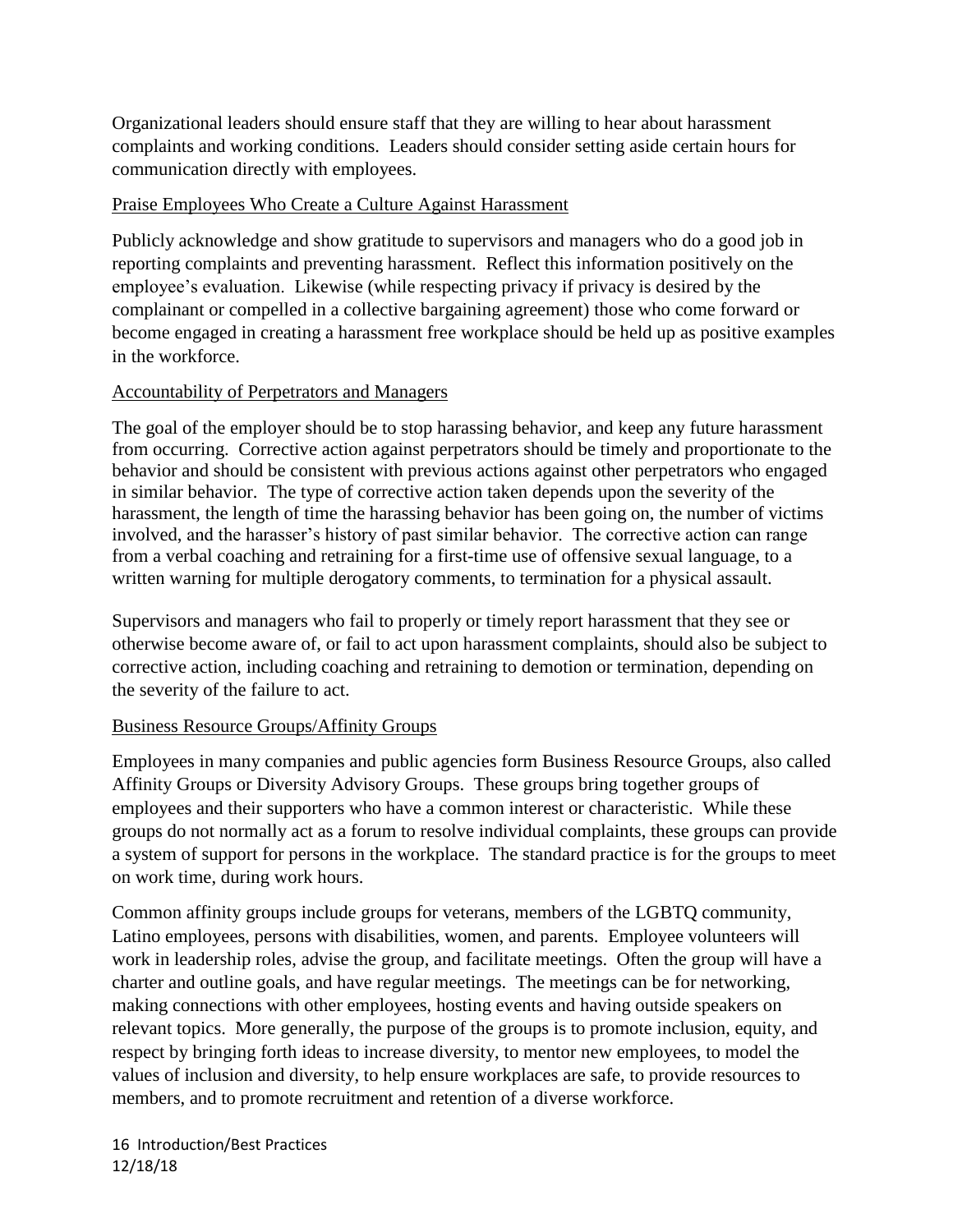Employees who can join an affinity group at work will have a network of support, will have a safe forum for sharing experiences, and may feel more empowered to come forward with a problem like harassment.

#### Climate Surveys

Climate surveys are a good tool to facilitate change in an organization. A survey can inform the organization of any problem areas, what is working and what is not, and provides positive and negative feedback on the health of the organization. It can tell an employer whether current policies and procedures are having the intended impact. To encourage participation, climate surveys should be anonymous.

Prior to sending out a survey, determine the purpose of the survey, the rated questions that will be asked, the rating scale to be used (a 5 point scale is often used), what opened ended questions will be asked, and how the survey will be administered (paper, on-line). Results of the survey should be shared with employees.

Specific to sexual assault and harassment, the survey should ask employees: have they ever experienced or witnessed an incident; what they did in response; do they know how and to whom to make a complaint; what their expectations are if they were to report harassment or assault; what their experiences were if they did make a complaint; do they feel safe in the workplace; do they fear retaliation if they were to make a complaint; do they feel supported by their supervisor; does the organization clearly communicate its position on harassment; and how do they feel about the diversity and inclusiveness of the organization.

If climate surveys are given, taken seriously by the employer, and the results are utilized to promote positive change, employee morale can increase and the organization can improve its response to sexual harassment.

For additional information on climate surveys, see [https://www.hr](https://www.hr-survey.com/EmployeeClimate.htm)[survey.com/EmployeeClimate.htm](https://www.hr-survey.com/EmployeeClimate.htm)

#### Senate Bill 5996

Senate Bill 5996 was passed by the Washington State Legislature and became effective on June 7, 2018. This bill was designed to support "the disclosure and discussion of sexual harassment and sexual assault in the workplace". Employers are advised to consult legal counsel to obtain thorough understanding of the employer's responsibility under this bill, and to ensure that the investigation process and privacy policies put in place by the employer comply with SB 5996.

# **Contacting Law Enforcement**

If the harassing conduct involves a crime, the victim of such conduct has the right to call 911 or the local police department. The employer should tell the victim of this option. However, unless criminal behavior also occurred against the employer itself, the employer should not contact law enforcement on the victim's behalf without the victim's permission. The decision to do so or not should be left to the victim, but the employer should support the victim's decision to involve law enforcement.

17 Introduction/Best Practices 12/18/18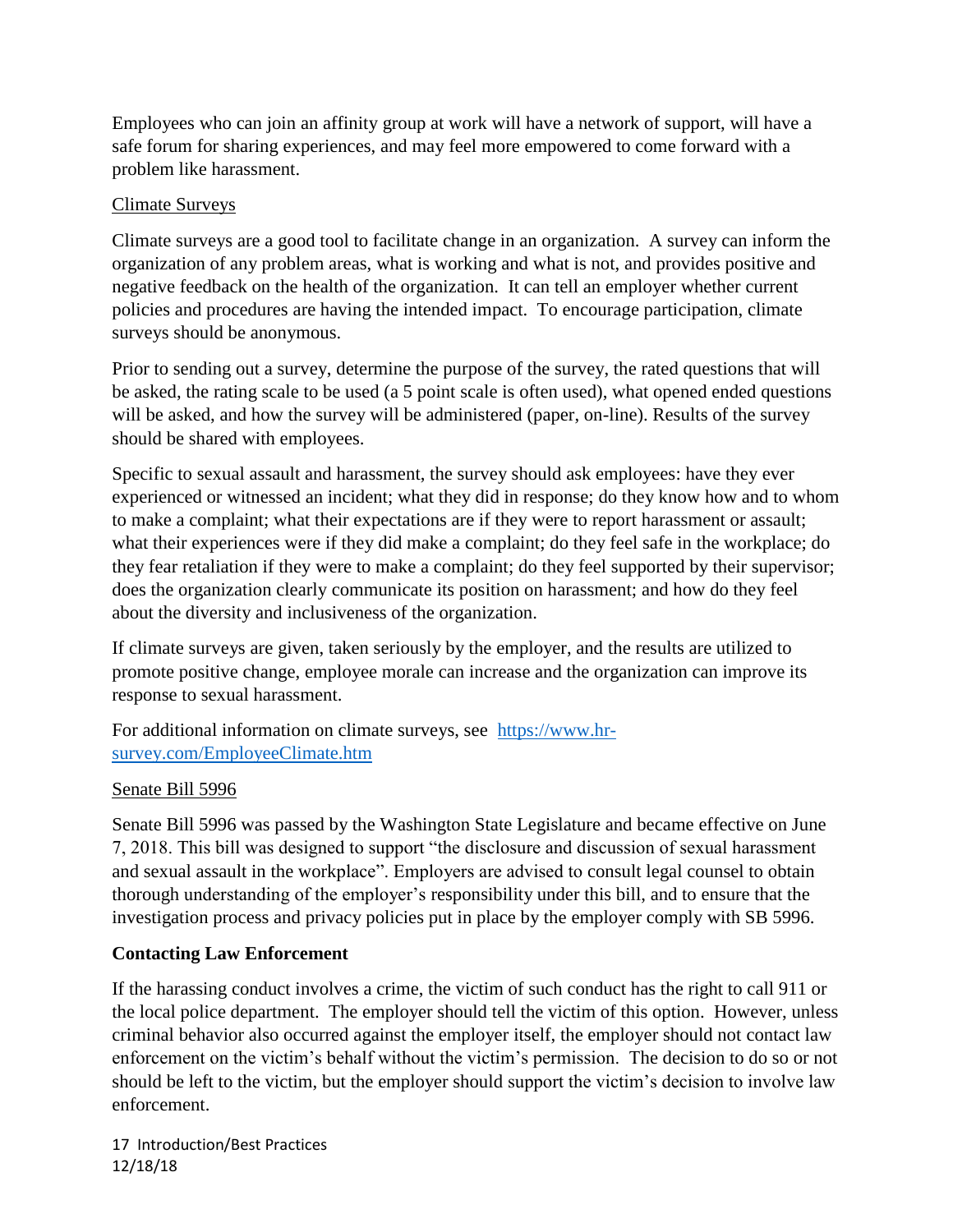## **Training**

#### The Right Training

Employers need to utilize training that is effective. This may mean not sitting employees down in front of a computer training every couple of years, in order to check that box off of a "to do" list. Regular, relevant, interactive, classroom training of everyone in the workplace is optimal.

Whenever possible, trainings should be done by a qualified, live trainer who understands the power dynamics involved in a harassment situation. The training should provide information on what behavior is illegal in the workplace, and should also provide information on what behavior is expected and what behavior is prohibited by the employer, as well as outlining the consequences for violating employer policy. The training should provide examples of prohibited behavior, and behavior that, if it continues, will constitute a violation of the employer's policies. The training should outline the employer's particular harassment policy, and give clear information on the complaint and investigative process, including naming multiple points of contact for making a complaint. The best training will be conducted by a peer of the group being trained, or at least by someone familiar with the industry and the culture of the workplace and the employees. The best trainers will be good communicators, will use real-life examples of the impact that harassment has on individuals and the workplace, and leave time for questions. The audience should be assured that retaliation against employees making harassment complaints will not be tolerated.

If a live training format is not possible, then the employer should utilize a format where there is still interaction and the opportunity for questions, such as remote conferencing.

The training can be combined with other diversity and non-discrimination training, in order to emphasize an employer's commitment to a workplace based on equality, diversity, civility, and professionalism. In the end, effective training does not try to change people's minds or opinions. Rather it makes clear what behavior is expected in the workplace, so that people know what type of behavior will cost them their job. It also makes people feel safe, because they gain confidence that there is a policy and procedure in place.

#### Multiple Formats and Languages

The training should be given orally, and should also provide written materials, and could also include a PowerPoint presentation, in order to encompass multiple learning styles.

The training must be provided in the native language of the employee, if the employer employs people who do not speak English or speak limited English.

Employers in industries that employ a number of workers who are not required to have specialized skills or education must consider that some of their workers may not read in any language, and therefore need to present the policy, complaint procedure and anti-harassment training orally.

Employers, as required by law, must ensure that the training is accessible for persons with disabilities. American Sign Language interpreters should be used for those who speak it.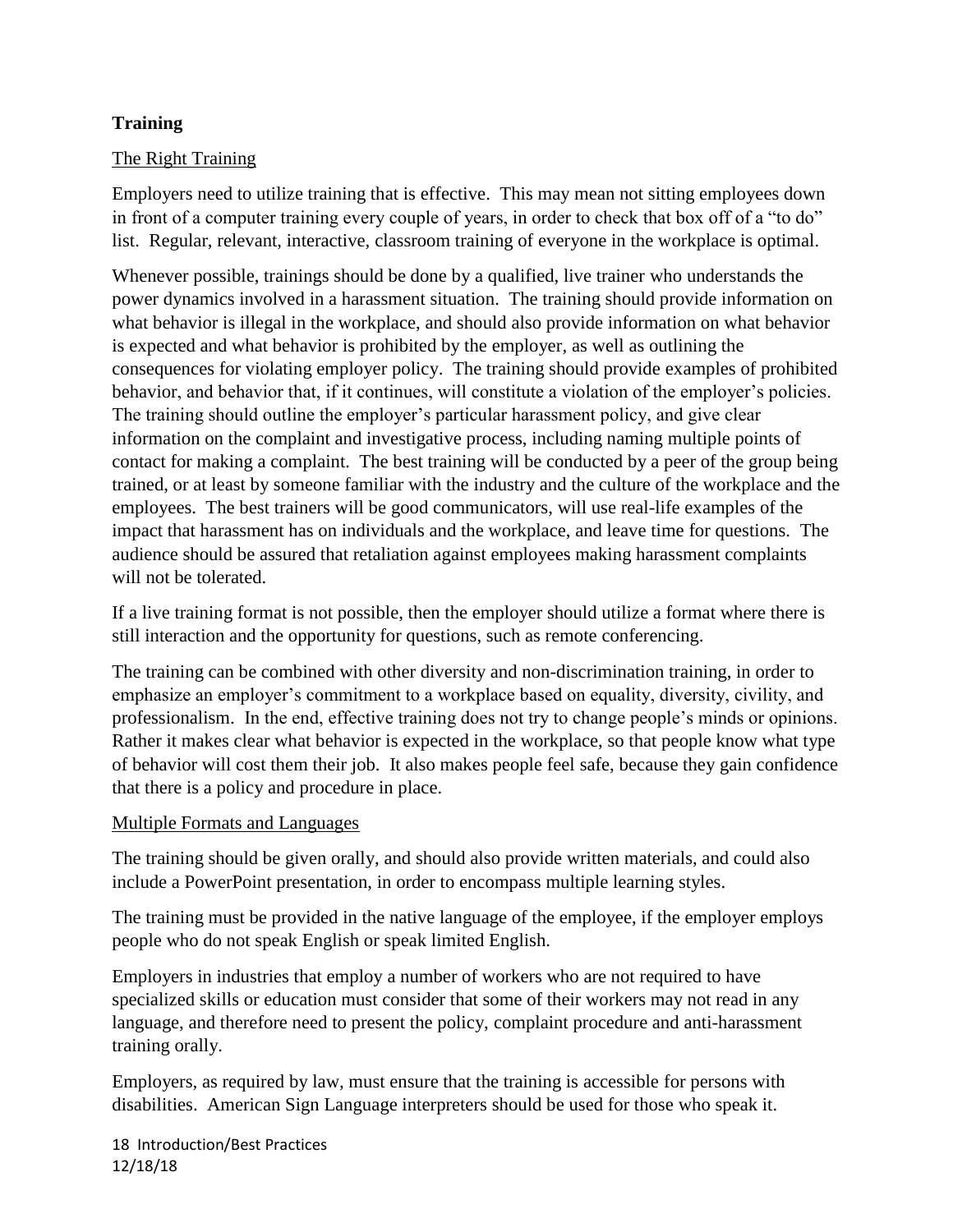#### **Opt-out Option**

If the training occurs due to a specific sexual harassment complaint, the person who made that complaint should be given the option of receiving the training in a different format. This is so that the harassment victim is not forced to sit in a training with the harasser, or with colleagues who might blame them for having to go through the training.

#### Training for Managers and Supervisors

Managers and supervisors should receive additional training on how to receive and respond to complaints of harassment, how to identify harassment, and what steps to take when they witness or otherwise become aware of harassment. Their training should include clear instructions on how and to whom to forward the complaint of harassment up the chain of command, and how to be aware of situations within their department that could lead to harassment. They should be clearly told of the consequences of failing to fulfill these responsibilities.

#### Timing

Providing anti-harassment training at the start of an employee's job is ideal, but it should occur at least within the first six months of employment. When someone is promoted to a manager/supervisor position, they should receive training that includes the responsibilities of managers and supervisors in responding to complaints.

Anti-harassment training should occur at least once every two years.

#### Assessment

Employers should consider having trainees fill out an evaluation at the end of the training. In addition, a quiz or comprehension assessment can be done at the end of the training, to ensure trainees have gained an understanding of expected behavior, policy, procedure, and consequences.

#### Respectful Workplace Training

Also known as Workplace Civility training, this type of training focuses on the type of behavior expected at the workplace. It emphasizes a workplace built on respect and civility, and outlines what behavior is, and is not, acceptable in your workplace. This type of training is used as an alternative to a training that focuses on protected class harassment and legal liability. While it does cover the topics of illegal harassment, the employer's anti-harassment policy, and how to make a complaint of harassment, the training does not seek to change people's personal feelings or to divide people into categories. Rather, the training seeks to engage the entire workforce in being respectful to all others, and creating an atmosphere of value and collaboration. The Equal Employment Opportunity Commission provides such a training to workplaces.

#### Implicit Bias Training

Implicit bias was described above, and a number of good trainings on this issue exist in-person and on-line. These trainings focus on explaining implicit bias, recognizing it, and helping to diminish it.

19 Introduction/Best Practices 12/18/18